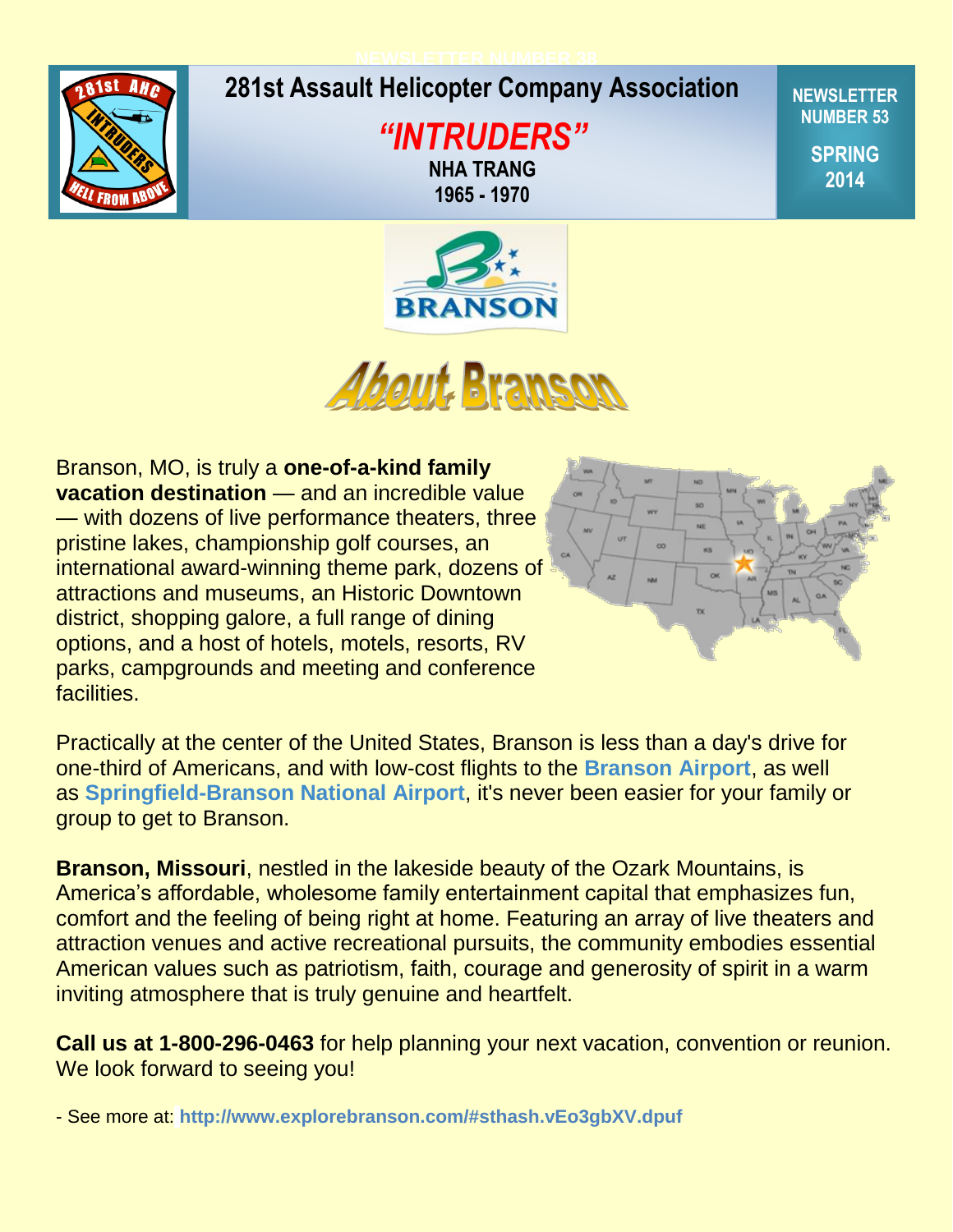# *From the Reunion Chairman …..*

Well winter is done here in Missouri and 10 brave 281st souls made their way on the 1st of April<br>M to Branson, Missouri to plan for our September reunion. In true 281st manner some of our<br>members did their recon and found to Branson, Missouri to plan for our September reunion. In true 281st manner some of our members did their recon and found a local water hole that served something better than crations. After an Executive Board meeting to take care of the business at hand, we met with Renee, our contact at the Camden Hotel, and after a short briefing by her, we checked out the Hungry Beaver Bar & Restaurant. Done good on that recon. Then back to the Hotel to check out the desert bar that the Hotel has each evening. Not bad and it is part of your room rate.

On April  $2^{nd}$  we were back down to the breakfast bar (similar to the Clouds in St Louis) but it's part of your room rate. After checking out the banquet and meeting rooms it was to work.

The day went smoothly, much like some of the planning meetings I sat in on back in Nha Trang when we were getting ready to go to a FOB. If any problems came up there was someone who had an idea that when worked on a little, lead to a solution.

Some of the things that we handled: It looks like Southwestern Air will discontinue their flights to Branson on the first of June. The Springfield Missouri airport is some 40 miles north and is served by Delta, Southwest, and Frontier, maybe more. Our man Fred Lewis has got a van lined up to use for runs to the airport(s). Also, when not in use for the airport, we can take the ladies shopping.

As we get closer to September, for those of you who are flying into Springfield or Branson, we will keep you updated on any new airline service that might come up.

Another item was checked out also: Jim Christiansen was brave and let his wife come so she used the day to check out the mall right out the back door of the Hotel. The only problem she came up with... it was up hill back to the hotel after a day of shopping!

For those of you who get in on Thur. afternoon we are planning an evening on the Branson Bell showboat. This dinner and show that will NOT be in your registration fee but will be less than \$50 per person. It is a great evening and meal. I've been on it and enjoyed it a lot.

Another big thing is working with the caterer selecting the meals for Friday and Saturday. Working with Beth, the catering owner, we came up with the following menus; the Friday evening Buffet will be Spaghetti, Chicken Alfredo, fish, and all the trimmings. For the Saturday evening plated dinner a choice of one; Beef Brisket, Rosemary Chicken, Salmon and Shrimp, with all the usual. Oh yes, on each evening they will have a vegetarian meal if you ask ahead of time. Beth is also working on a menu for the Saturday Ladies Brunch. Ladies, we are working on a show for you that morning that I think you will enjoy.

We have arranged for a Color Guard to post the flags for our Memorial Service and Saturday Night Banquet through a Branson Veterans group.

Additionally, we will have the services of a professional broadcaster for our master of ceremonies. Some of you might know Scott Arthur. He has done this before at some of our reunions.

On Sat. evening our own Al Owens will share picture's he has taken on a recent trip to Viet Nam including many of Nha Trang.

We covered much more during the day but I think you see that you will have a good time in Branson. When you add 3 hotel nights, and registration of only \$100 per person, and then look at last years cost, you only come up with about \$15 more. But, this year your room has breakfast and a night desert bar included. And of course you still have the Hospitality room run by Ed Hass and Don Budlong. Another plus this year there will not be a cash bar on Friday or Saturday evening. The bar in the Hospitality Room will be open and right next door.

Again I want to thank the ones who gave their time and money to come to Branson for the planning meeting. We covered a lot of ground in a short while and I believe put together a great reunion and fun time for everyone this fall in Branson.

We heard you say that you wanted to go somewhere else and at a cooler time of the year. Well we went somewhere else and only time will tell if it is any cooler as Missouri has a way of messing with you when it comes to weather.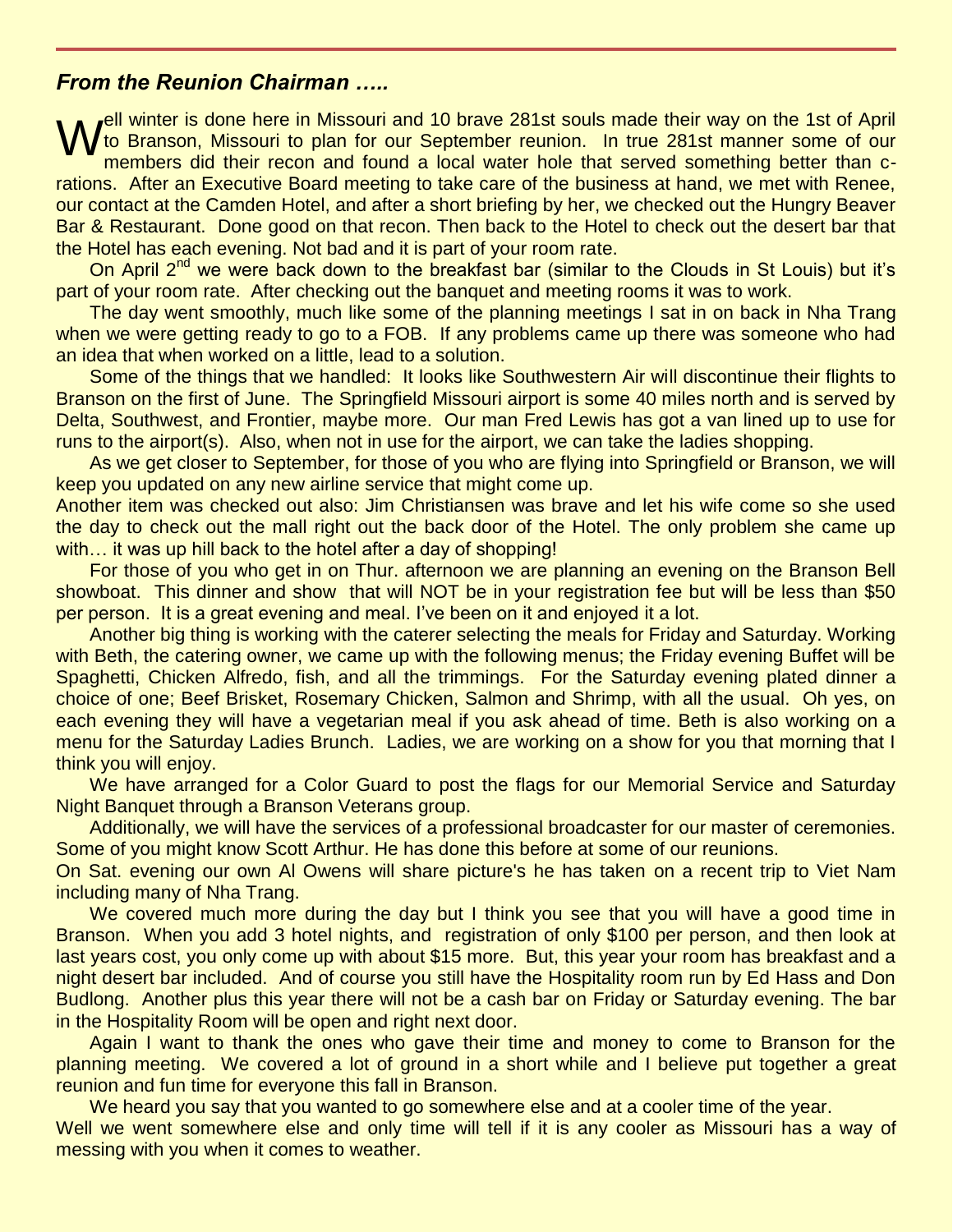Be watching for the registration packet, they will be coming out in June this year. Room rate this year for Thursday thru Saturday nights is \$80 for two Queen beds; \$85 for a King bed per night; up to 3 day before 3 days after \$73 queen, \$78 king per night as availability permits.

I will close with; "**Ya'all come to 281st Reunion in Branson, Missouri 25-28 September 2014**".

Frank Becker Reunion Chair & Vice President

# *The Prez Speaks…..*

Spring has sprung. Fall have fell. It will soon<br>She hot as.....<br>Well, let me tell you what is coming into the be hot as.....

Well, let me tell you what is coming into the landing pattern.

First, in the pattern is our upcoming reunion.

The reunion planning committee met Branson Missouri. Frank Becker and Fred Lewis did an outstanding job of preparing for the meeting.

The committee worked out details that need ironing out all day. We think it will be a great reunion.

There are many activities and things to do such as shows morning, noon and night. Shopping at the outlet mall located behind the hotel, the river walk shopping area, and Dick's Five and Dime store on Main Street. There's Silver Dollar City theme park for the children.

Then my wife and I headed west after meeting to the Colorado, Utah, Nevada, Arizona, National Parks. We got the 40 and 90 degree gear boxes from Mr. Hays to be delivered to the H.E.A.R.T.S. museum in Huntsville, TX. It will be one of the longest parts delivery runs from Missouri to Texas ever recorded.

Ship 113 has almost all the parts needed to complete the restoration for display. If anyone knows where we can find a pair of syncelevators please let Ed Duke know.

I look forward to seeing you in Branson in September.

> Jim Christensen **President**

# *And Now the SM&L…..*

## **"Branson Here We Come"!**

Some people call Branson the Las Vegas of<br>
Sthe Ozarks. There is gambling, Uthe Ozarks. There is gambling, entertainment, good food, friendly people, shopping and something for just about everyone. What Branson is not as well known for is how they honor veterans like no other city I've seen.

While the Reunion Committee met in Branson this past April to further plan this year's reunion, the Branson Daily Independent newspaper had for its headline, "Veteran's Task Force Gearing Up for 2014". How many cities have a Veterans Task Force to plan how best to fulfill the needs of veterans? The people and establishments in Branson treat veterans like they should be treated – with RESPECT. When someone there asks if you are a veteran and then thanks you for your service, you know they really mean it. I'm not talking about just the hotel staff either, although by the time we left the Camden Hotel they knew all of our names and we knew theirs.

Speaking of the Camden Hotel and Convention Center, they will be providing us with two kitchens and a banquet room that is so spacious that we have options for multiple configurations for just about anything the 281<sup>st</sup> could ever want or need; and there is no charge for it either.

So for those Association members looking for a change from St. Louis and others that want to visit a city that knows how to show veterans a good time, come on out to Branson in September. More details will be forthcoming. Watch your e-mail, visit your Association's web site and register to see your buddies in Branson.

> Don Budlong Senior Member&Large

# *From the Election Man…..*

Intruders, the time for the annual election is Intruders, the time for<br>
rapidly approaching.

Based on our experience over the past several years there are three possibilities:

First we change the election to "Recruiting" and hire recruiter to fill the positions.

Next, we change the by-laws and open the positions to the wives and children. (We now have four very active wives on the Scholarship Board and they are great contributors).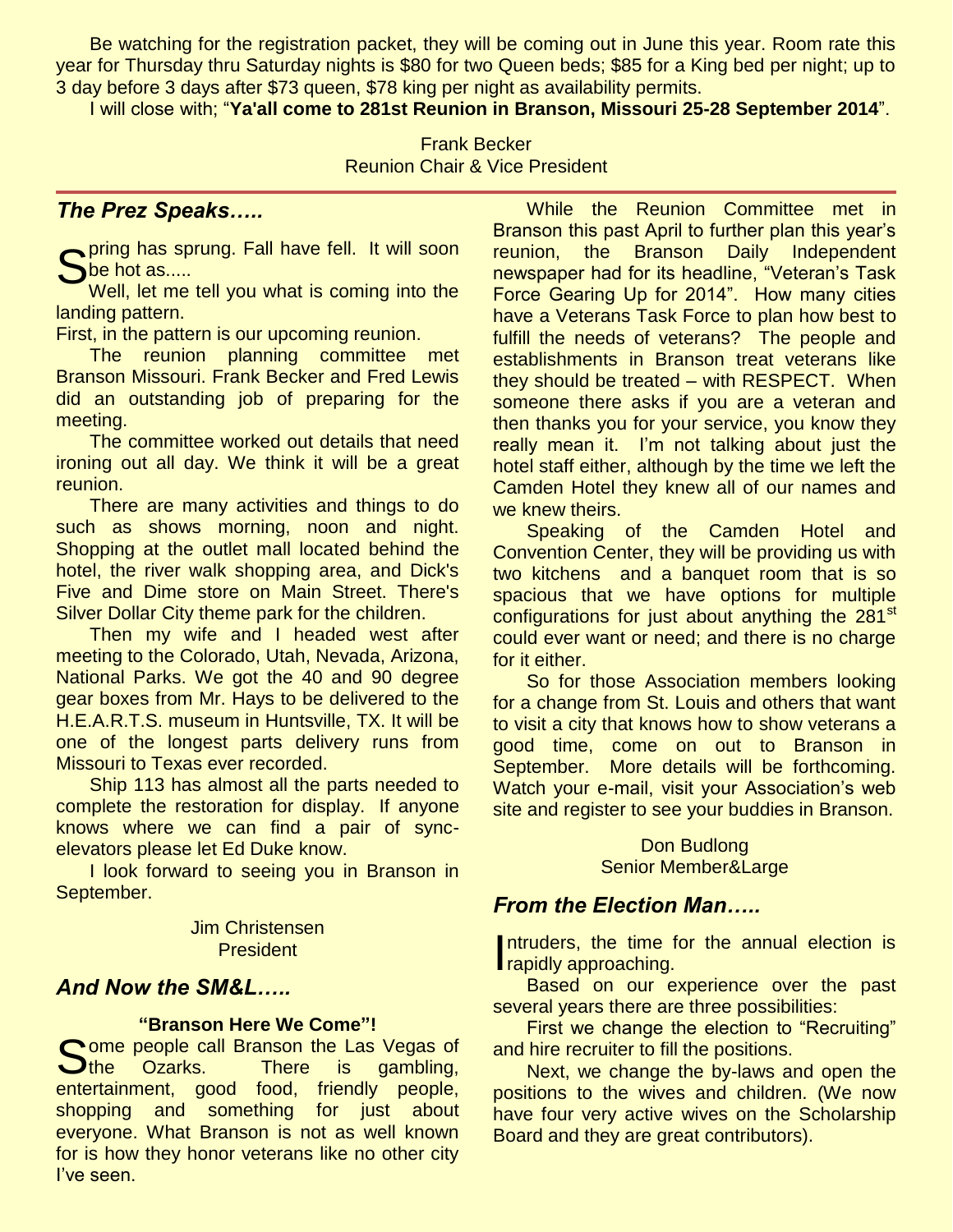And last, but not least, we get more of our male members to step up and contribute keeping our association alive and growing.

We now have more retired members than ever and helping your association help others is a great way to give back to one of the best military units in existence. For those of you who have been waiting, now is your chance to get active as we need you and your experience to pickup the load. You will not regret it.

The following positions will be open and filled at the next reunion: **Vice President**. Please contact me if you are willing to serve.

> Will McCollum Junior Member&Large

## *A Word from the Past Prez…..*

ur annual reunion is going to have a Our annual reunion is going to have a completely new look and feel this year. As you know by now, Branson, MO in late September is where we will be. Although both are in the same state, Branson is quite different from St Louis. Located in the beautiful northern

Ozark Mountains, Branson has a real small town feel to it. But, there is plenty to do for everyone.

There are many different entertainment opportunities for the entire family, plus outdoor recreational activities like fishing, boating, and golf. I'm not even going to mention the many types of shopping opportunities available that I'm sure none of the wives will care about. One thing I can guarantee for the reunion this year is that heat and humidity will not be a factor for whatever coming and going you would like to do.

The reunion committee is putting together a wonderful weekend, and has found a great little hotel for us in the middle of everything. Travel options are being developed to make it easy getting to, around, and from the reunion. Registration details, and etc. will be forthcoming soon from the committee.

Branson is going to provide a great opportunity for a great reunion this year in a community that really welcomes veterans. Mark the dates on your calendar and make your plans to come on down in September.

> Jim Baker Immediate Past President

## *Notes & Comments*

# **The Saga of 113**

*Following is the Newsletter version of the Saga of Bandit 113. This 281st helicopter was found, tracked down, procured, and finally transported across country to Texas where it is being restored for display at the HEARTS Museum in Huntsville. The driving force behind this continuing effort has been our own Ed Duke, Rat Pack 1966-67. Ed has devoted many, many hours of blood, sweat and tears (and no small amount of \$\$\$) to this project. Along the way he has been ably assisted by Jay Hays and Lance Ham. Jay and Ed trailered 113 from Lance's barn in Florida to Texas in April. Below are a few photo's followed by a brief story from Jay Hays. A more complete narrative of the Saga will be published to the 281st website. - The Editor*





Ed Duke Jay Hays **Ed Duke on the left–Lance Ham & Jay Hays right**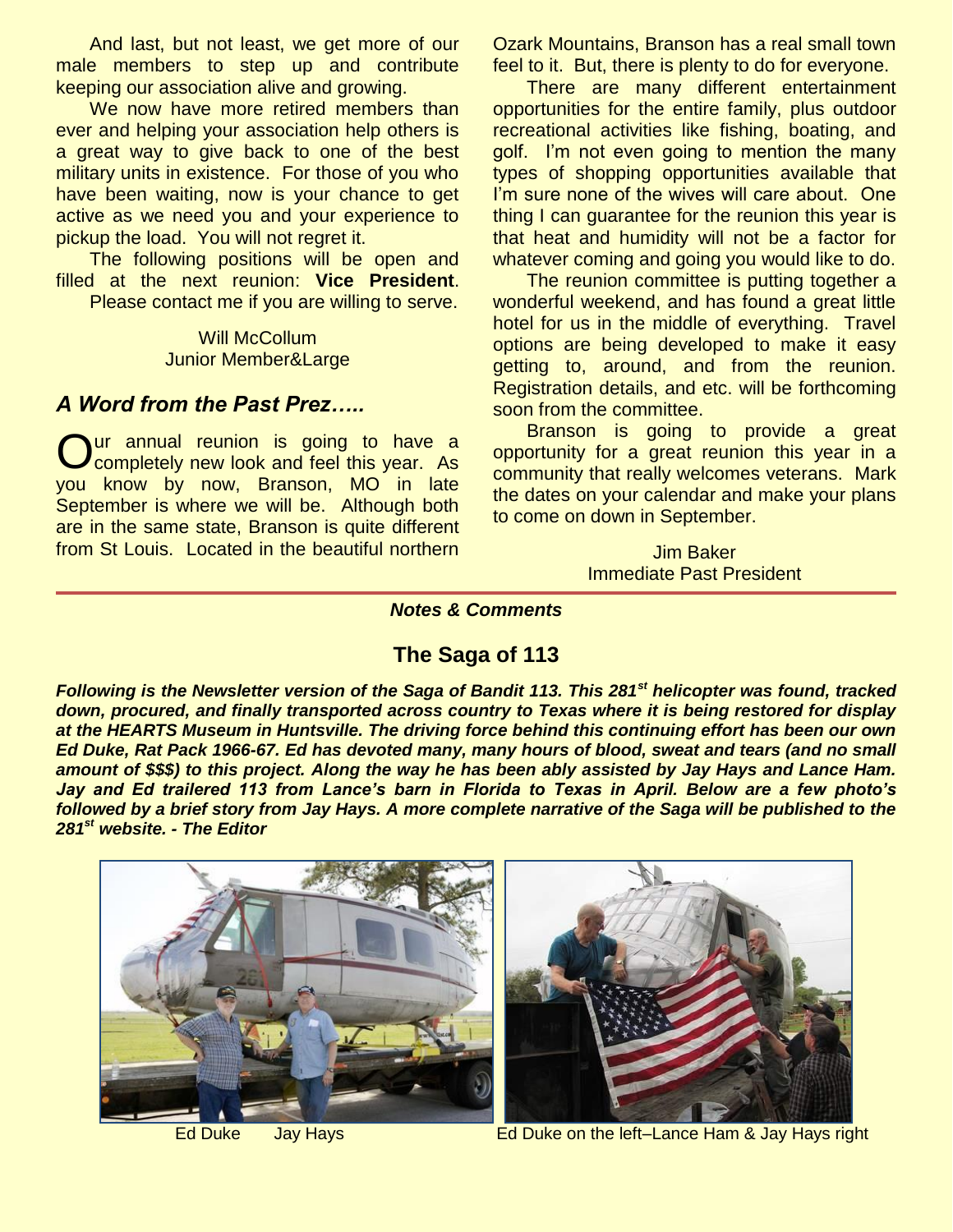### **113 TO TEXAS**

On the afternoon of March 16, 2014 I arrived at Lance & Gayle Ham's Bar LH Cattle Ranch and viewed 17113 for the first time since my last flight on it to Cam Ranh Bay VN November 7, 1968. It was very emotional. It is amazing the good condition for a 46 years old. Serial number matched, evidence of the floor mic's for CE & DG, L-side switch removed and hole patched, R-side switch missing but wire still there. Holes in rear cabin wall where ammo cans had been mounted were evident.

Monday a large tri axle wrecker from Brewington Wrecker Service and crew of 5 very carefully and professionally hoisted it from Lance's trailer to Ed Duke's trailer for the trip to Huntsville, Texas. This was a \$1000.00 job done at no charge, donated by Mr. Brewington.

That afternoon we toured a local museum viewing a Huey and several other aircraft. That evening the volunteers were taken to dinner, provided by the HEARTS Museum. Tuesday A.M. the load was rechecked, we received strawberries from Lance & Gayle and we were off to Texas. Photos were taken as we crossed the State lines, arrived Wednesday evening, Thursday at the museum and at Bearkat Collision who had volunteered to paint 113 at no charge and also got their suppliers to furnish the paint at no charge.

Many contributions and donations have been made by  $281<sup>st</sup>$  Association it's members including cash (just over \$6,000.) transportation, financial, parts, photographs, portraits, flight records and labor.

The professional press release, Privileges of War Books, and portraits were donated to the museum. Texas US congressman, Kevin Brady came to the museum and talked with Ed and I and expressed appreciation for all the 281<sup>st</sup> association and members had done to make this happen. At this writing the tail boom and most cowlings have been painted, in a week or so the cabin will be painted.

We also did media events with Dave Nicholson, Plant City Courier, Amber Jurgenson, Plant City Times and Observer, Winston Spencer, the Huntsville News Item. Judge Charles Wagamon, retired, Huntsville also wrote a very positive letter to the editor.

All photos, news clippings and press releases are being sent to our web master for our web site. Thank you for all your support, see you in Branson.

#### Jay Hays the PX Grunt

PS: The PX is open and stocked so contact me for orders. [jhays@haysenterprises.com](mailto:jhays@haysenterprises.com)

#### **Museum Acquires Vietnam Era Helicopter for Collection By Tom Ross**

 To many people, Bell Corporation's UH-1 Iroquois was just a helicopter. But, to Vietnam era veterans, the UH-1 was a "Huey" and the distinctive whop, whop, whop sound of its spinning blades often meant help had arrived.

 For soldiers injured or in trouble on the ground, the sound of the Huey's pounding blades was like hearing a bugle announcing the arrival of a cavalry unit to the rescue. A Huey's arrival over a battlefield could mean evacuation for wounded soldiers, extraction for a Special Forces unit operating deep in enemy territory, or protective air cover for an American unit in a life or death firefight.

 The UH-1 was developed and produced in response to the US Army's need for a medical evacuation and utility helicopter in 1952. It first took to the air on October 20<sup>th</sup>, 1956 with the original designation of HU-1. It was this designation that led to the "Huey" nickname. Even though the designation was later changed to UH-1, the nickname stuck.

 The Huey went into full production in March 1960 and was the first turbine-powered helicopter to enter production for the United States military. The single turboshaft engine provided power for the helicopter's two-bladed main rotor and tail rotor. The Huey would serve as a military workhorse for many years.

Bandit 113, official designation UH-1 #66-17113, served with the 281<sup>st</sup> Assault Helicopter Company in Vietnam. It was one of approximately 7,000 Hueys to see service during the Vietnam War. This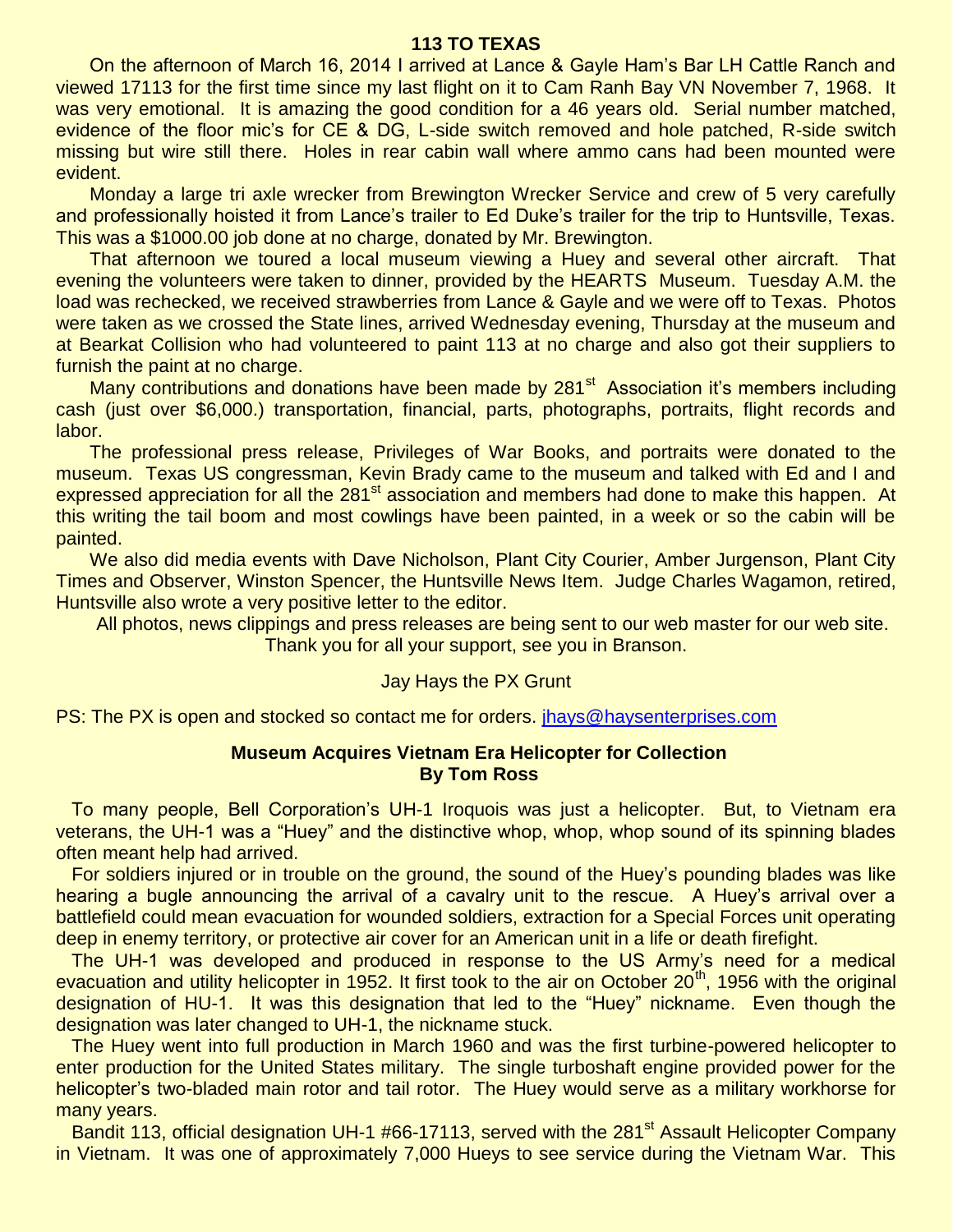particular helicopter played a key roll in countless missions as it was piloted and crewed by a courageous and distinguished group of men during its military service.

When NVA (North Vietnamese Army) and VC (Viet Cong) units ambushed a supply train on route from Cam Rahn Bay to Nha Trang, Bandit 113 was immediately dispatched from a pad at its 281<sup>st</sup> base. Within minutes of the explosion that derailed the train, 113 boldly made pass after pass over the derailment to intimidate enemy solders that were attempting to loot the train of its military cargo. Like a mighty guardian angel, Bandit 113 provided protection for the train and its crew until South Vietnamese soldiers with their US advisors from a nearby Special Forces camp could move in and secure the area.

 In March of 1968, Bandit 113 became involved in a ferocious battle with enemy units while flying in support of an American ground unit in the notorious A Shau Valley. As 113 flew in and out of the battle with all four of its M60 machine guns blazing, it was met with a hail of incoming enemy fire marked by green enemy tracer rounds pouring in from multiple ground locations. At different times during the intense fight, other 281<sup>st</sup> Hueys were shot down from both in front of and behind Bandit 113. On that day, Bandit 113 was the only ship of twelve to remain flyable after the fight had ended.

 Bandit 113 was on a single aircraft combat-support mission when the pilot and crew overheard a radio transmission between a ground unit and a Medi-Vac (Medical Evacuation) helicopter. The ground unit had suffered casualties during an ongoing battle with an enemy unit that was still believed to be in the area. Concerned that the area was not secure the Medi-Vac pilot was reluctant to land and pick up the wounded until he was assured the landing zone was secured.

 Trained and experienced at landing in "hot" LZs and knowing that the lives of injured soldiers could depend on a quick evacuation, the pilot of 113 suggested to the Medi-Vac helicopter that 113 make the pick-up. Without further conversation Bandit 113 prepared its weapons for a potential combat assault and immediately moved in over the ground unit's position, landed, picked up the wounded soldiers and flew them directly to the nearest medical facility.

 Not all of Bandit 113's missions were combat related. During a documented intrusion into enemy territory, Bandit 113 served as the led ship for a daring rescue mission. Risking their own lives, pilots and crews of the 281<sup>st</sup> AHC first delivered Vietnamese soldiers and their American Special Forces advisors into rugged mountainous terrain in an attempt to rescue mountain villagers held hostage. Then, 113 led the 281<sup>st</sup> back to the mountainside to extract village families and fly them to safety and their first taste of freedom in years.

 Later, after all the villagers had been flown to safety, the American Special Forces mission commander along with two other American advisors and a handful of Vietnamese soldiers became stranded in the mountains when thick clouds and rain closed in on the area. Refusing to leave the men in such a dangerous area on their own, the pilot of 113 and his crew along with two other Hueys and crews once again took to the air. Again risking their own lives and against regulations, Bandit 113 guided the flight towards the mountains in near zero visibility conditions to rescue the stranded ground unit.

 The story of this mission, dubbed "Rescue in the Valley of the Tigers", aired on the CBS Evening News with Walter Cronkite in August of 1968. In ending his report on the rescue mission, CBS reporter, David Culhane, closed by saying, "This is a rare occurrence in this war, an act designed to give life and freedom in a place and time noted mainly for death and destruction."

 The rescue mission and countless other missions similar to those described above have ensured Bandit 113 and the other ships of the 281<sup>st</sup> AHC and, more importantly, the men who flew in them a well-deserved and respected place in history. In 2009, the 281<sup>st</sup> was honored with a memorial at the Airborne & Special Operations Museum at Fort Bragg. This unique and trail blazing unit was recognized and cited as the first United States Special Operations helicopter unit.

 There are many people, military and civilians, who quite literally owe their lives to the courage and bold actions of the men who flew and served in UH-1 Hueys such as Bandit 113.

> Tom Ross Author "Rescue in the Valley of the Tigers"